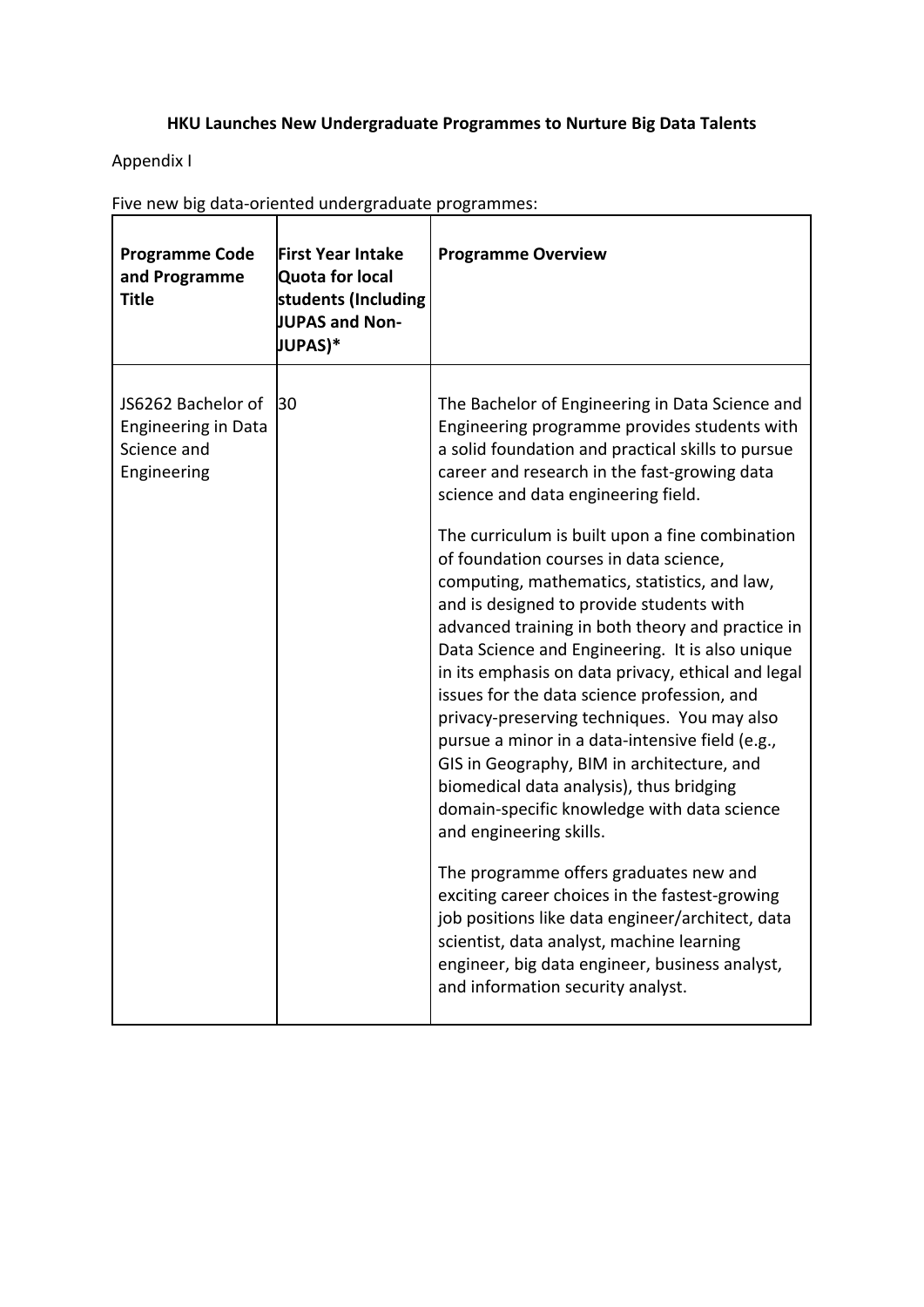| JS6286 Bachelor of<br><b>Arts in Humanities</b><br>and Digital<br>Technologies | 50 | The Bachelor of Arts in Humanities and Digital<br>Technologies programme aims to recruit<br>intellectually ambitious and talented students<br>and equip them with the training in humanities<br>and digital technologies needed to tackle the<br>world's multi-faceted cultural and social<br>problems, and to train future leaders by<br>endowing them with innovative thinking,<br>problem-solving skills and an interdisciplinary<br>mindset. |
|--------------------------------------------------------------------------------|----|--------------------------------------------------------------------------------------------------------------------------------------------------------------------------------------------------------------------------------------------------------------------------------------------------------------------------------------------------------------------------------------------------------------------------------------------------|
|                                                                                |    | The programme's interdisciplinary structure<br>combines a humanities focus (undertaken<br>within a single Arts discipline) with a focus in<br>interdisciplinary digital technologies. Through<br>internship, experiential learning and project-<br>based learning, the programme brings together<br>students' digital technology skills with their<br>chosen humanities discipline to create an<br>individually-tailored learning experience.    |
|                                                                                |    | Students can drive pioneering work in their<br>humanities areas of specialisation, with the<br>capacity to think in new ways about<br>technological innovation, and with the ability to<br>build a career in a wide array of fields.                                                                                                                                                                                                             |
| JS6470 Bachelor of<br>Science in<br><b>Bioinformatics</b>                      | 15 | The Bachelor of Science in Bioinformatics<br>programme nurtures the next generation of<br>biomedical data science professionals that are<br>well equipped to work in innovative areas of<br>growth such as genomic technology, precision<br>medicine, digital health, mobile health, big data<br>analysis of electronic health data, and global<br>health analytics.                                                                             |
|                                                                                |    | The design of curriculum recognises the wide<br>spectrum of personal interest and diversity in<br>career aspiration of a modern bioinformatics<br>practitioner, ranging from biomedical<br>researchers who are skilled at performing<br>analyses with bioinformatics tools<br>(bioinformatics users), to computational<br>biologists who can perform large-scale data<br>analyses to solve biological questions                                  |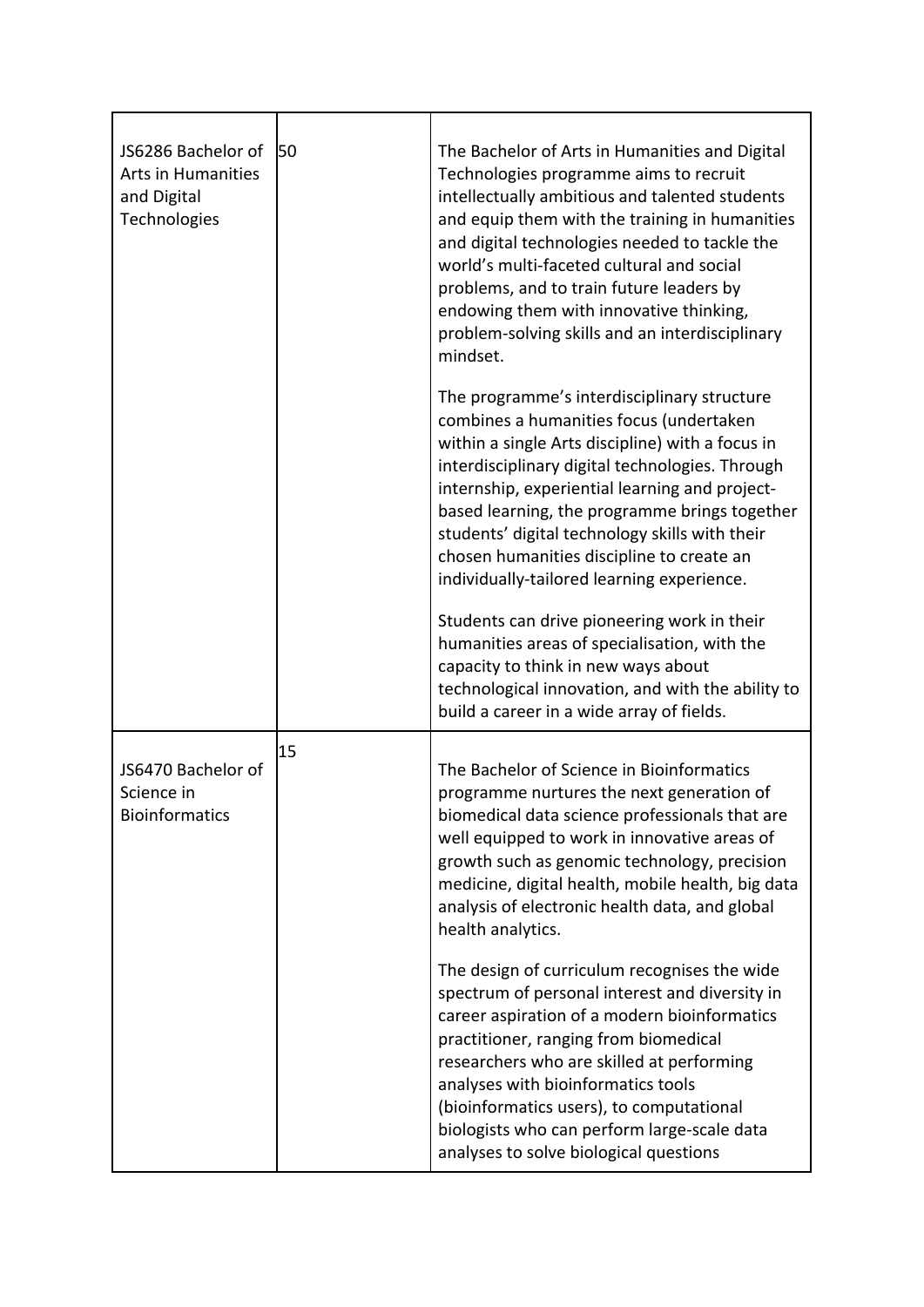|                                                                                                                                                                                                                                                                                                                                                                    |     | (bioinformatics scientist), to software<br>developers who build innovative new<br>computational or statistical tools for biomedical<br>applications (bioinformatics engineers).                                                                                                                                                                                                                                                                                                                                                                                                                                                                                                                                                                                                                                                                                                                              |
|--------------------------------------------------------------------------------------------------------------------------------------------------------------------------------------------------------------------------------------------------------------------------------------------------------------------------------------------------------------------|-----|--------------------------------------------------------------------------------------------------------------------------------------------------------------------------------------------------------------------------------------------------------------------------------------------------------------------------------------------------------------------------------------------------------------------------------------------------------------------------------------------------------------------------------------------------------------------------------------------------------------------------------------------------------------------------------------------------------------------------------------------------------------------------------------------------------------------------------------------------------------------------------------------------------------|
| JS6793 Bachelor of<br><b>Business</b><br>Administration<br>(Business<br>Analytics)*<br>*Starting from the<br>2022/23 academic<br>year, "JS6793<br><b>Bachelor of</b><br><b>Business</b><br>Administration<br>(Information<br>Systems)" has been<br>restructured and<br>renamed as<br>"JS6793 Bachelor<br>of Business<br>Administration<br>(Business<br>Analytics). | 115 | The Bachelor of Business Administration<br>(Business Analytics) programme is crafted to<br>meet the growing industry demand for talents<br>in the business analytics field. Students will<br>learn a broad spectrum of knowledge from the<br>disciplines of information technology, data<br>science, business statistics and management.<br>Graduates of the BBA(BA) programme are<br>expected to land on data and analytics related<br>jobs in a wide variety of sectors such as IT,<br>finance, supply chain, marketing, consulting,<br>manufacturing, and so forth. They will also be<br>competitive in pursuing post-graduate degrees<br>in fields such as data science, information<br>management, decision science, big data, etc.<br>The programme is suitable for students who<br>have a passion for problem-solving through<br>analytics, and who aim to develop their career<br>path in analytics. |
| JS6846 Bachelor of<br>Science in<br>Marketing<br>Analytics and<br>Technology                                                                                                                                                                                                                                                                                       | 25  | The Bachelor of Science in Marketing Analytics<br>and Technology programme equips students in<br>quantitative skills, technology, and business<br>marketing to pursue a career in the digital<br>economy and modern businesses. Students will<br>gain a solid technical foundation in computer<br>science, data science, technology, and business<br>know-how in marketing, management, and<br>strategy.<br>Graduates will be well-prepared to join the<br>workforce in digital marketing,<br>entrepreneurship & start-ups, gaming, digital<br>platforms, e-commerce, IT, consulting, finance,<br>and other industries with a focus on analytics,<br>data, and technology.                                                                                                                                                                                                                                   |